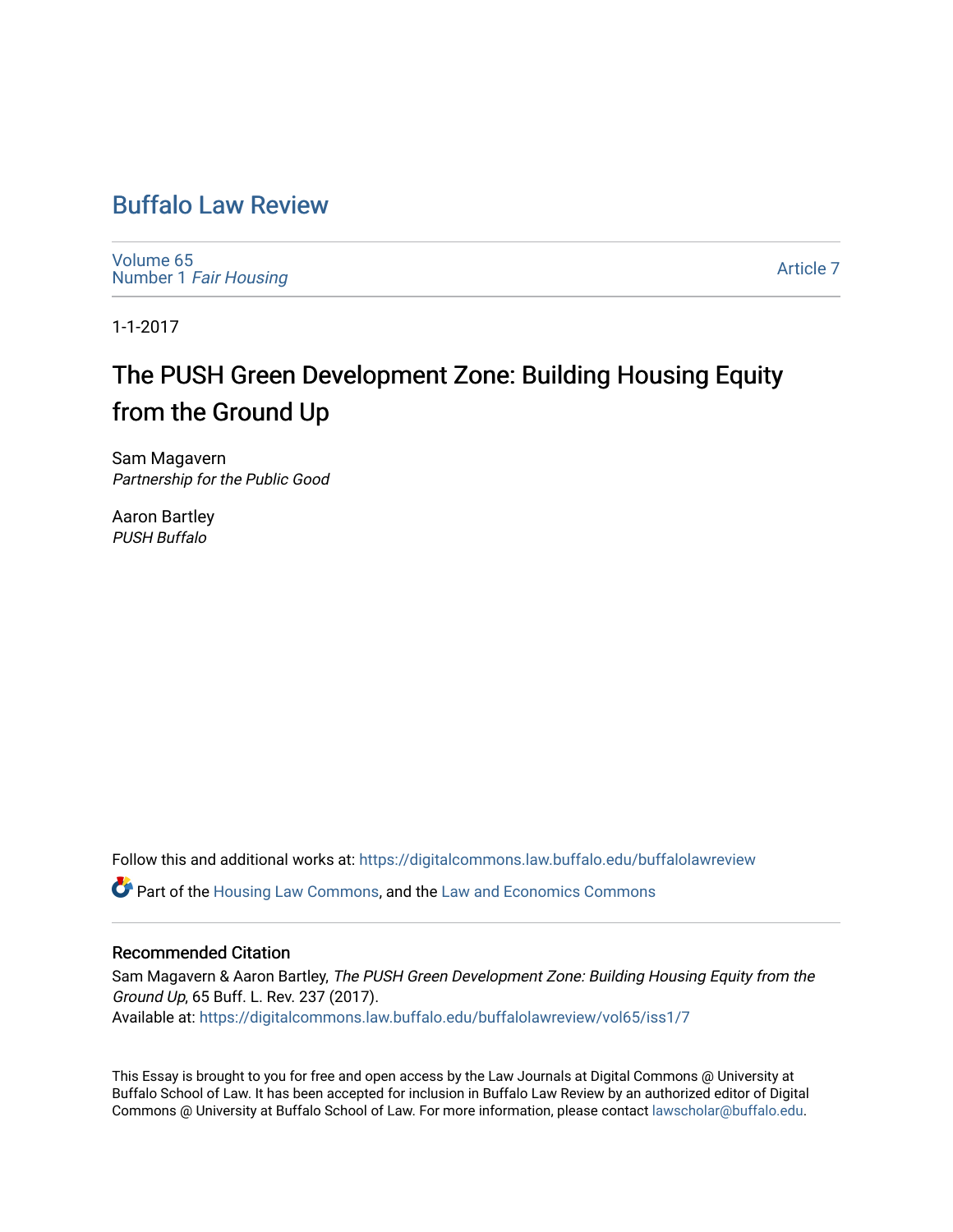# **Building Housing Equity from the Ground Up The PUSH Green Development Zone:**

# SAM MAGAVERN† AARON BARTLEY††

#### **INTRODUCTION**

 time. In this article, we describe one effort that is finding success in Buffalo, New York: the creation of a Green organizing, policy advocacy, workforce development, green, affordable housing, and neighborhood renewal. First, however, we ground our analysis in a brief review of Buffalo's The struggle for housing equity requires multiple strategies that vary from region to region and change over Development Zone through a combination of community history, demographics, and housing equity challenges.

## I. BUFFALO'S HISTORY

 on the Great Lakes and the terminus of the Erie Canal. As through the area, industries developed to store, process, and manufacture goods from those materials. Niagara Falls became an enduring tourist attraction, but, even more importantly for the local economy, a massive source of cheap remained a major transportation hub due to its extensive The Buffalo-Niagara region boomed from roughly 1825 to 1950 due to its strategic location as the easternmost port raw materials such as grain, timber, and iron ore flowed hydropower. As the Erie Canal's importance waned, Buffalo network of railway lines. World War II brought a final burst

 † Co-Director, Partnership for the Public Good. The authors gratefully University undergraduate, served as a Cornell High Road Fellow at Partnership for the Public Good in summer 2016. acknowledge Skye Hart for invaluable research assistance. Ms. Hart, a Cornell

<sup>††</sup> Executive Director, PUSH Buffalo.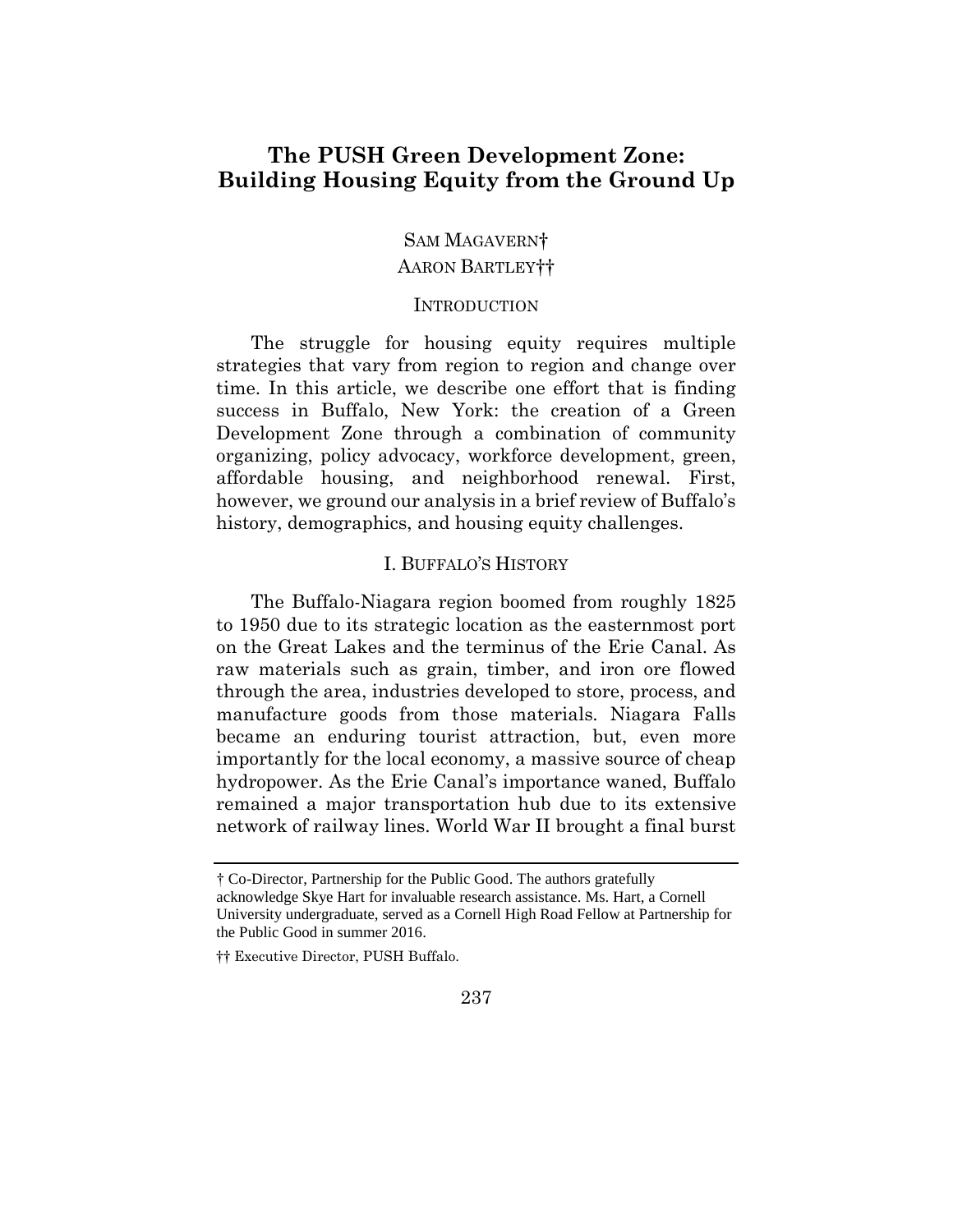and chemicals, but, beginning in the 1970s, manufacturing population declined: a trend that continued until at least of growth in industries such as steel, automobiles, aircraft, plummeted, economic growth stalled, and the region's 2010. Rust Belt cities like Buffalo, Pittsburgh, Cleveland, and Detroit were among the few large metropolitan regions in the United States to experience a population decline between 2000 and 2010.1

 the national rush toward suburbanization. The city's population dropped from 580,132 in 1950 to 261,310 in 2010, region as a whole experienced "sprawl without growth." New infrastructure, financed mostly by federal and state government, brought highways, sewers, and water lines to discouraged investment in city neighborhoods while rewarding it outside the cities. Racial prejudice added fuel to While experiencing this decline, Buffalo also shared in while the suburban population sharply increased.<sup>2</sup> Thus, the the suburbs and exurbs. Federal housing policies the fire, as whites left certain neighborhoods in droves, particularly on the east side of the city.

#### II. DEMOGRAPHICS

 As Buffalo's economy grew, it drew successive waves of neighborhoods were delineated by ethnicity and often anchored by ethnically-based churches, businesses, social halls, and taverns. As job loss set in, in-migration slowed drastically, and, unlike many other U.S. cities, Buffalo has new arrivals—particularly from Germany, Ireland, Poland, Italy, Puerto Rico, and the southern United States. Buffalo's seen few immigrants from Mexico or Asia; thus, today, Buffalo's once dominant foreign-born population is unusually

 1. RAMON GARCIA, P'SHIP FOR THE PUB. GOOD, POPULATION TRENDS IN BUFFALO-NIAGARA 2 (2012), [http://archives.ppgbuffalo.org/wp-content/uploads/](http://archives.ppgbuffalo.org/wp-content/uploads) 2011/01/population-2012-garcia2.pdf.

<sup>2.</sup> *Id.* at 1.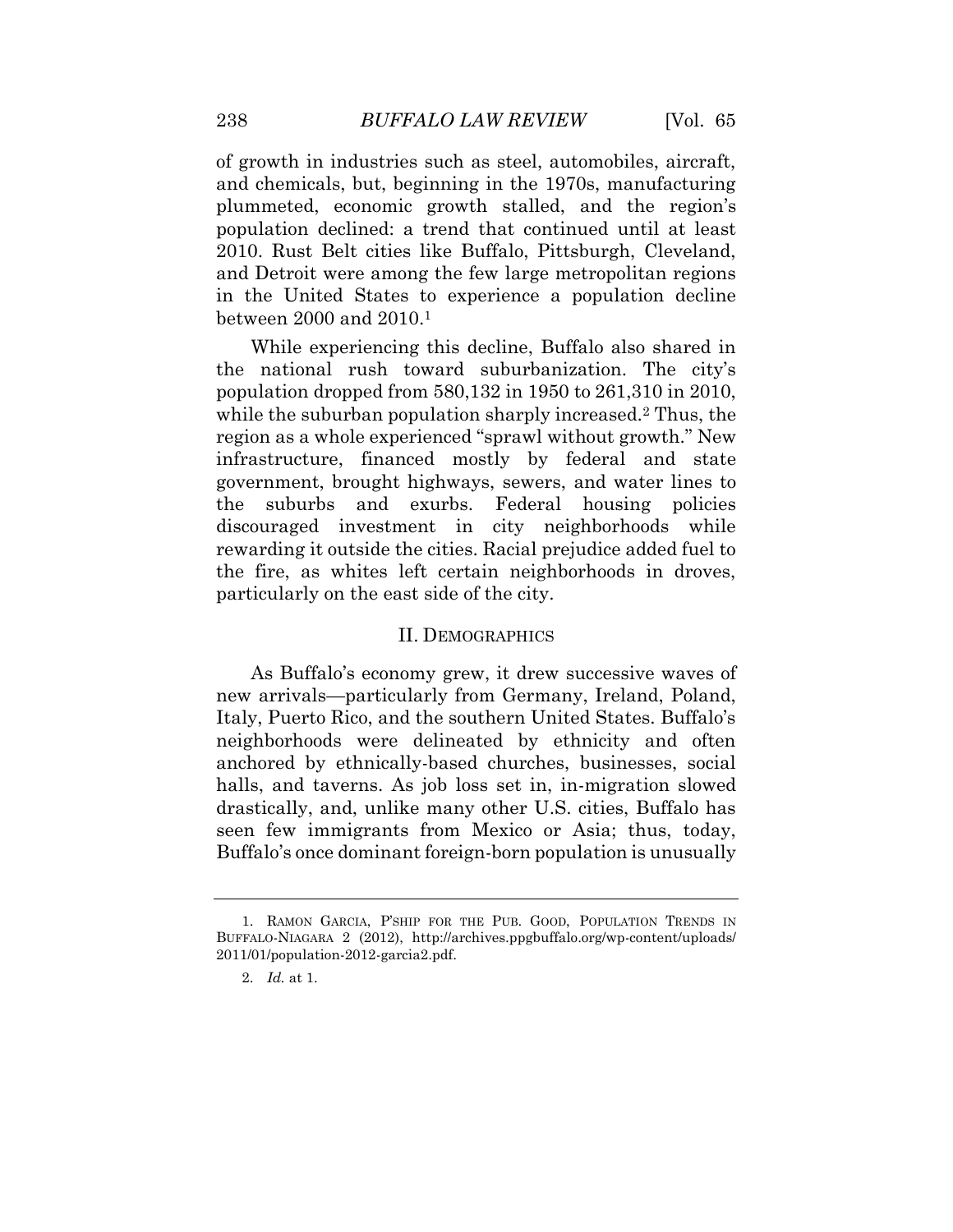small.<sup>3</sup>

 In recent years, however, Buffalo has become a major destination for refugees fleeing persecution, civil war, and disaster in their native lands. Most of the refugees live and other social ills are high, as many experienced violence, blossoming with refugee-owned businesses and refugee-led mutual aid associations, faith institutions, and other signs of within city limits, many of them on the city's west side. Some of the most common countries of origin are Burma, Bhutan, Somalia, and Iraq.4 The quality of life for Buffalo's refugees varies dramatically. Rates of poverty, post-traumatic stress, deprivation, and isolation in their home countries and in years spent in refugee camps.5 Language and cultural barriers are often substantial. Yet, the city's west side is civic engagement and progress.

 population grew 55%, the Asian and Pacific Islander As of the 2010 Census, the metropolitan region was approximately 80% white, 12% black, 4% Hispanic, and 2% Asian.6 From 2000 to 2014, the white population in Buffalo Niagara fell 8%, the black population grew 2%, the Hispanic population grew 117%, and the mixed/other population grew 65%.7

<sup>3.</sup> DEANDRA FIKE ET AL., P'SHIP FOR THE PUB. GOOD, IMMIGRANTS, REFUGEES, AND LANGUAGES SPOKEN 1 (2015), [http://archives.ppgbuffalo.org/wp-content/](http://archives.ppgbuffalo.org/wp-content) uploads/2011/01/Immigrants-Refugees-and-Languages-Spoken-in-Buffalo.pdf.

<sup>4.</sup> *Id.* at 3.

 OVERVIEW OF THE STUDY FINDINGS (2016), [https://socialwork.buffalo.edu/](https://socialwork.buffalo.edu) 5. *See generally, e.g.*, ISOK KIM, IMMIGRANT & REFUGEE RESEARCH INST., UNIV. AT BUFFALO, BURMESE COMMUNITY BEHAVIORAL HEALTH SURVEY FINAL REPORT: content/dam/socialwork/social-research/IRRI/BCBHS-2016-Final-Report-Overview.pdf.

<sup>6.</sup> GARCIA, *supra* note 1, at 4.

<sup>7.</sup> GREATER BUFFALO RACIAL EQUITY ROUNDTABLE, THE RACIAL EQUITY DIVIDEND: BUFFALO'S GREAT OPPORTUNITY 11 (2016), <http://racialequity> [buffalo.org/files/documents/report/theequitydividendfinalseptember2016.pdf](https://buffalo.org/files/documents/report/theequitydividendfinalseptember2016.pdf).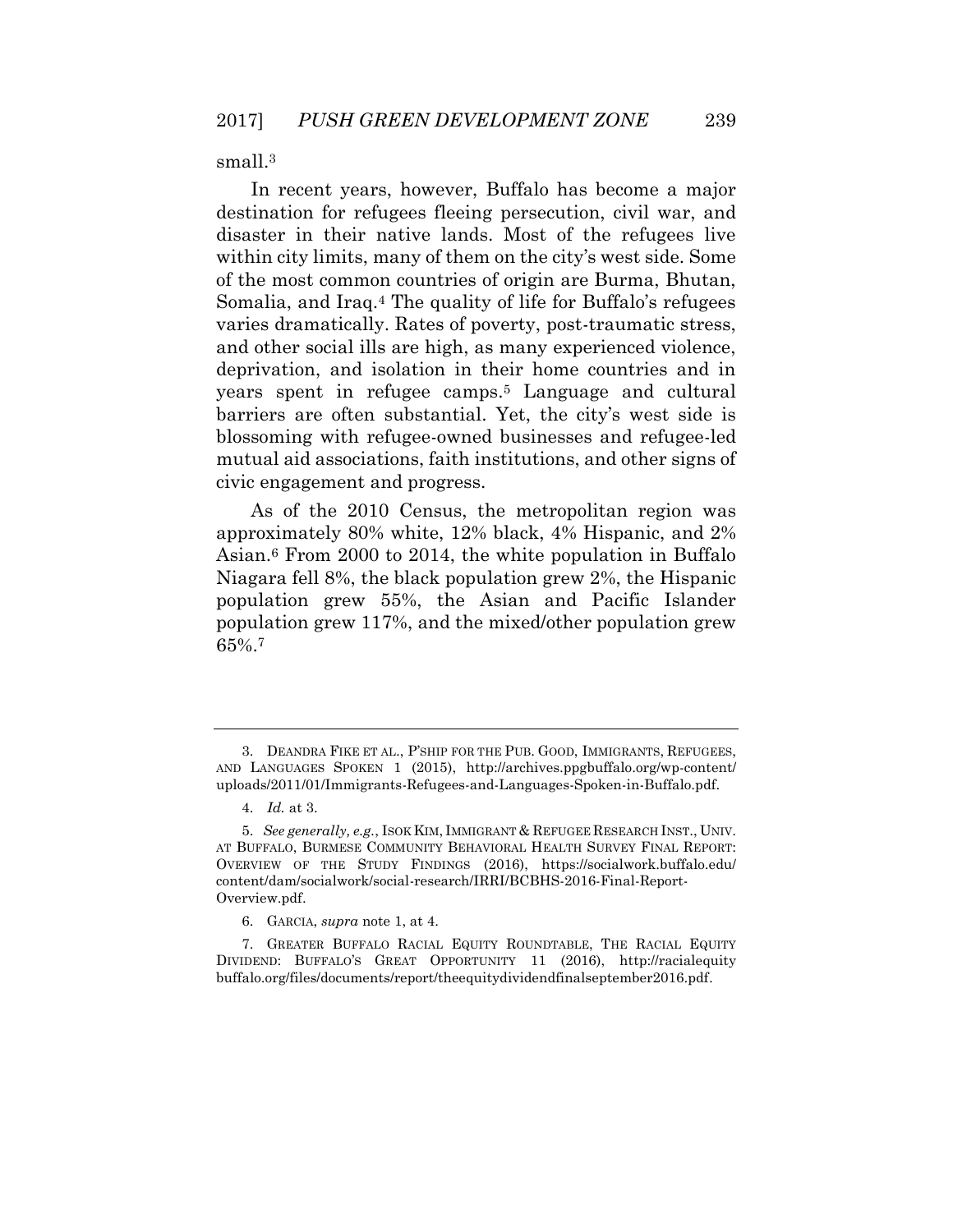### III. CONTEMPORARY HOUSING PATTERNS

 vandalism, and a cycle of disinvestment and downwardly Suburban flight in a region with low in-migration has left a large vacancy in the city's core. In 2010, the city's vacancy rate was 15.7%: the ninth highest in the nation for cities over 250,000.8 As of 2010, the city counted 15,897 vacant lots within its borders.<sup>9</sup> Housing abandonment is a particular problem when combined with concentrated poverty. Buffalo's low-income neighborhoods are filled with boarded-up houses and vacant lots, leading to increased drug activity, arson, spiraling property values.

Unfortunately, a weak housing market does not translate into housing affordability for many residents. In 2000, for example, 45.4% of the region's renters paid over 30% of income for rent.10 High utility costs add to housing burdens. Buffalo area residents pay well above national averages for their electricity and natural gas, and the aged, often uninsulated housing stock further drives costs up.11 Partly as a result of this affordability problem, 5455 people in Erie County experienced homelessness in 2015.12

Buffalo has some of the oldest housing stock of any major city, with 67.3% of units built in 1939 or earlier, and only

 productview.xhtml?src=CF (last visited Nov. 28, 2017). 8. *Profile of General Population and Housing Characteristics 2010*, U.S. CENSUS BUREAU, [https://factfinder.census.gov/faces/tableservices/jsf/pages/](https://factfinder.census.gov/faces/tableservices/jsf/pages)

 9. MARC MASSON, P'SHIP FOR THE PUB. GOOD, VACANT AND ABANDONED HOUSING IN BUFFALO 2 (2014), [http://archives.ppgbuffalo.org/wp-content/](http://archives.ppgbuffalo.org/wp-content) uploads/2011/01/Housing1.pdf.

 10. HELLER SCH. FOR SOC. POLICY & MGMT., *Share of Renters Paying More than 30% of Income for Rent*, DIVERSITY DATA, <http://www.diversity> data.org/Data/Rankings/Show.aspx?ind=264&tf=3&sortby=Name&sort=LowTo High&notes=True&rt=MetroArea&rgn=None (last visited Jan. 2, 2016).

<sup>11.</sup> MASSON, *supra* note 9, at 4.

 12. HOMELESS ALLIANCE OF W. N.Y., VISIUAL AID: ANNUAL REPORT ON THE STATE OF HOMELESSNESS IN WESTERN NEW YORK (2015), [http://wnyhomeless.org/](http://wnyhomeless.org) wp-content/uploads/Annual-report-2015\_infographic.png.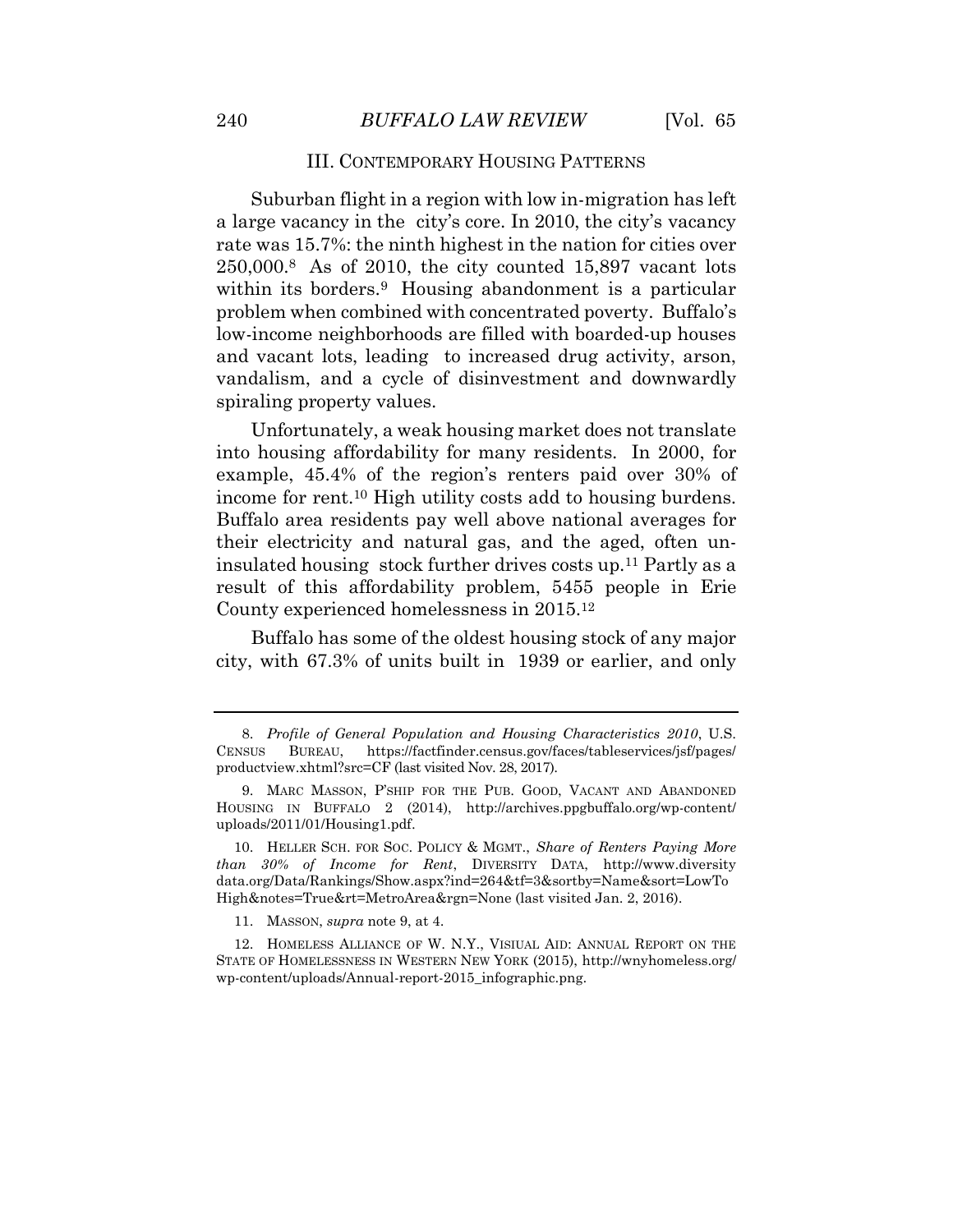maintained housing stock also contributes to the fact that As of May, 2016, there were over 1100 children whose blood lead level exceeded the federal threshold of [concern.16](https://concern.16) The lead poisoning rate in predominantly white neighborhoods of the metro region is 0.3%; in predominantly black neighborhoods, it is 3.8%—more than twelve times as high.17 1.9% of its units built since 2005.13 Poor housing conditions such as dampness, dust, draftiness, and pest infestation exacerbate asthma, which disproportionately affects people of color in high poverty [neighborhoods.14](https://neighborhoods.14) Old, badly-Buffalo has one of the highest levels of lead poisoning in the nation—substantially worse than that of Flint, [Michigan.15](https://Michigan.15)

 to change. As in many regions across the nation, city living has resurged in popularity, especially among young adults and retirees. Public entities, especially the state of New York, have invested millions of dollars in the city, with a focus on the waterfront, downtown, and a burgeoning medical- educational campus near downtown. Historic architectural treasures around the city have been restored and are drawing Since 2010, Buffalo's development patterns have begun

 13. *See* G. Scott Thomas, *Which Urban Area Has America's Oldest Housing Stock? Hint: We're Close, but It's Not Us*, BIZ. J.: BUFF. BUS. FIRST (Aug. 11, 2016), <http://www.bizjournals.com/buffalo/news/2016/08/11/which-urban-area-has>america-s-oldest-housing.html; U.S. CENSUS BUREAU, AMERICAN FACTFINDER SELECTED HOUSING CHARACTERISTICS: 2015 AMERICAN COMMUNITY SURVEY 1-YEAR ESTIMATES (2015), [https://factfinder.census.gov/bkmk/table/1.0/en/ACS/15\\_1YR/](https://factfinder.census.gov/bkmk/table/1.0/en/ACS/15_1YR) DP04/0500000US36029.06000.

<sup>14.</sup> GALE R. BURSTEIN, ERIE COUNTY, NEW YORK, COMMUNITY HEALTH ASSESSMENT: 2014–2017, at 87–89, [http://www2.erie.gov/health/](http://www2.erie.gov/health) sites/www2.erie.gov.health/files/uploads/pdfs/cha.pdf.

 15. Jerry Zremski, *Rate of Lead Poisoning for Children in WNY Far Exceeds that of Flint, Mich.*, BUFF. NEWS (Feb. 24, 2016), [http://buffalonews.](http://buffalonews) com/2016/02/24/rate-of-lead-poisoning-for-children-in-wny-far-exceeds-that-offlint-mich.

 16. Dan Telvock, *Lead Poisoning Worse Than Previously Disclosed,*  INVESTIGATIVE POST (May 3, 2016), [http://www.investigativepost.org/2016/](http://www.investigativepost.org/2016) 05/03/lead-poisoning-much-worse-than-previously-disclosed.

<sup>17.</sup> GREATER BUFFALO RACIAL EQUITY ROUNDTABLE, *supra* note 7, at 43.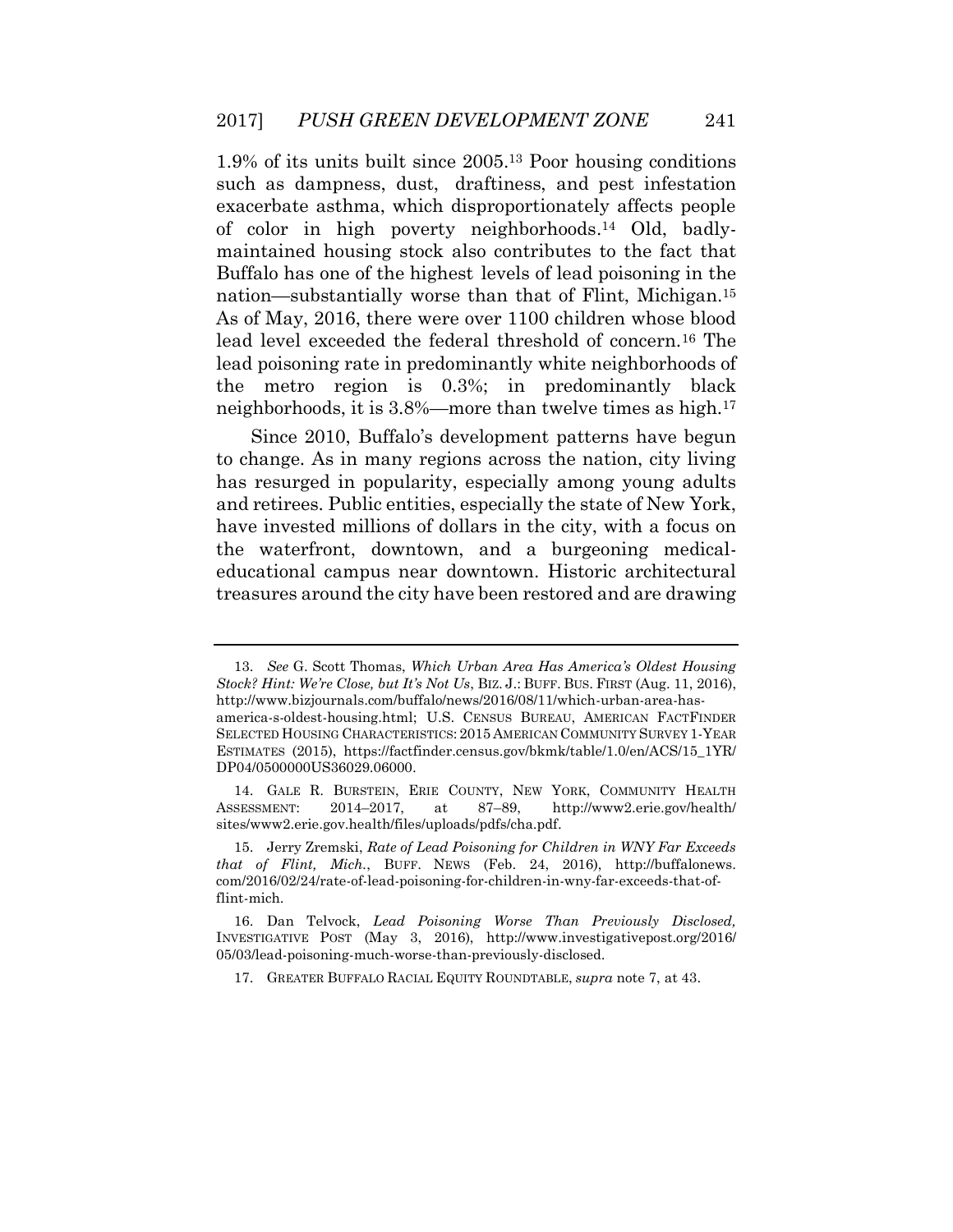local and national attention. Two of Buffalo's old retail commercial neighborhoods are experiencing substantial reinvestment strips and their surrounding walkable and a spate of new mixed-use developments.

 The result is a tale of two cities. Suburban and exurban residents have rediscovered the city and are spending more time and money there, and, in some cases, moving back in. Elected leaders, the media, and prosperous white residents speak increasingly of Buffalo's renaissance. And yet, poverty rates are getting worse, not better, and most city neighborhoods remain relatively untouched by new investment. The child poverty rate inside the city rose from 37.5% in 2005 to 54% in 2015.18

 In certain parts of the city, these two trends are colliding head on. Downtown, near the medical campus, and in parts of the west side, rents and sale prices are going up rapidly, while the incomes of existing residents are stagnating or [falling.19](https://falling.19) Thus, for the first time, Buffalo is facing gentrification and the threat of large-scale displacement of low-income renters and homeowners, particularly people of color.

#### IV. RACIAL, ECONOMIC AND SPATIAL DISPARITIES

 segregated by race and income, with people of color and people with low incomes concentrated in the urban core. African Americans, for example, represent nearly 40% of the city population, but less than 4% of the suburban The Buffalo-Niagara metropolitan region is remarkably

 18. Jay Rey, *More Than Half of Buffalo Children Live in Poverty, New Census Data Show*, BUFF. NEWS (Oct. 1, 2016), <http://buffalonews.com/2016/10/01/half>buffalo-children-live-poverty-new-census-figures-show.

<sup>19.</sup> BUFFALO INCLUSIONARY HOUS. COAL., INCLUSIONARY ZONING: CREATING EQUITY AND LASTING AFFORDABILITY IN THE CITY OF BUFFALO, NEW YORK 1–2 (2016), [https://ppgbuffalo.org/files/documents/iz\\_report.pdf.](https://ppgbuffalo.org/files/documents/iz_report.pdf)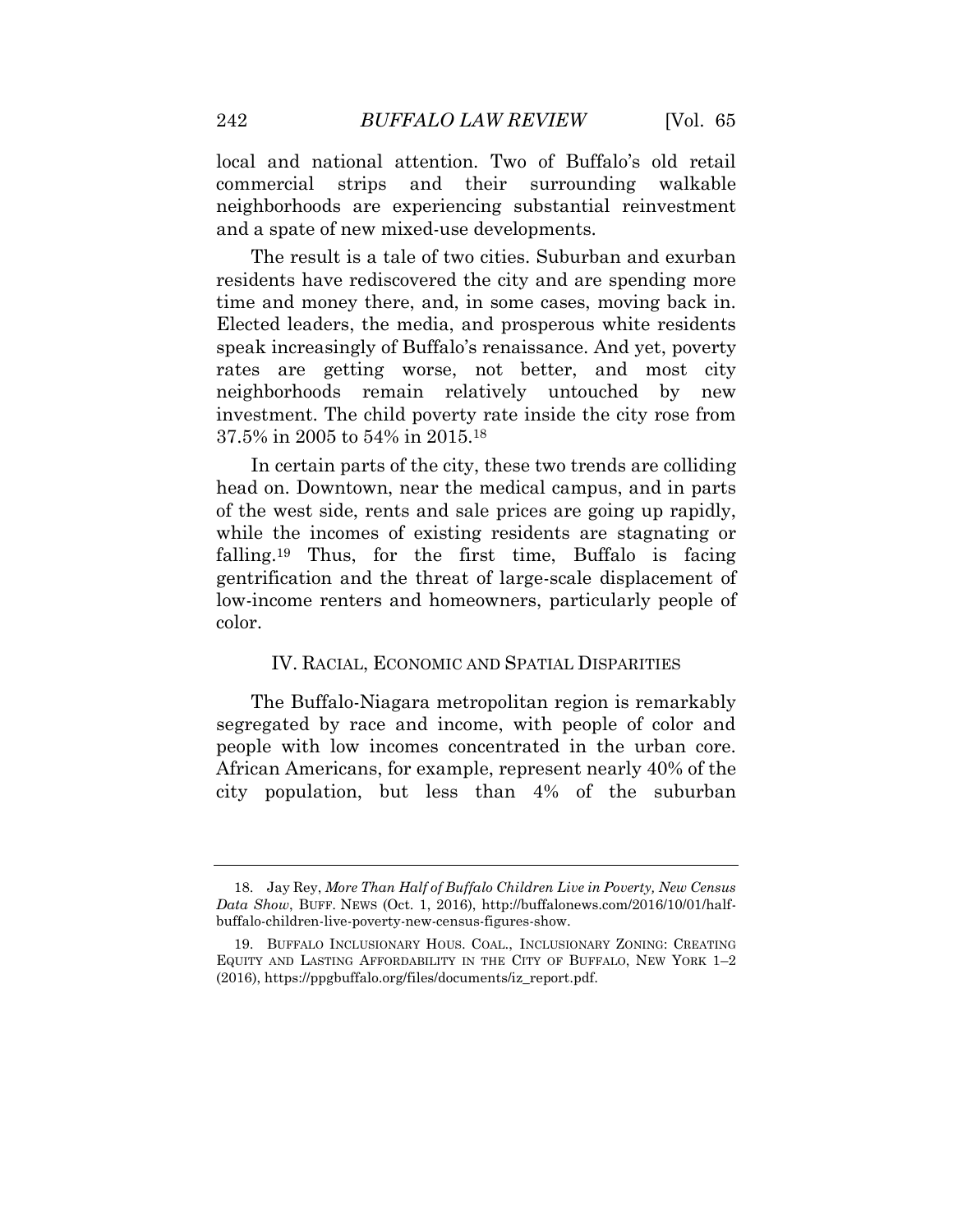[population.20](https://population.20) The 2015 poverty rate in the City of Buffalo was rate for the metropolitan region as a whole stood just under 16%—close to the national average of [14.7%.22](https://14.7%.22) The geographic disparity is matched by racial disparities. The rate of black children under the age of six living in poverty is Buffalo region than their national peers, whereas people of 33%, making it the third poorest city in the nation, behind only Detroit and [Cleveland.21](https://Cleveland.21) In sharp contrast, the poverty 50%, over three times the rate for white children (15%).23 In other words, whites and suburbanites are doing better in the color and urbanites are doing substantially worse.

 people of color live in concentrated poverty, compared to 14% of [whites.24](https://whites.24) High poverty rates limit the mobility of people of color (for example, many households lack a car, making suburban living nearly impossible). At the same time, growing up in racial and economic segregation greatly increases the chance that residents will end up in poverty, as concentrated poverty dramatically impacts outcomes in These racial disparities are both a cause and an effect of segregated housing patterns. In Buffalo-Niagara, 64% of education and employment.

 Take education, for example. In the Buffalo Public School district, 79% of the students are people of color,<sup>25</sup> and over 75% qualify for free or reduced-price school [lunch.26](https://lunch.26) Local research shows a very close correlation between the rates of poverty in area schools and their graduation rates and test

 26. N.Y. State Educ. Dep't, *Buffalo City School District: School Report Card Data, 2013*–*2014*, <https://data.nysed.gov/reportcard.php?instid=800000052968> &year=2014&createreport=1&freelunch=1 (last visited Dec. 1, 2016).

<sup>20.</sup> GARCIA, *supra* note 1, at 4.

<sup>21.</sup> Rey, *supra* note 18.

<sup>22.</sup> *Id.* 

<sup>23.</sup> GREATER BUFFALO RACIAL EQUITY ROUNDTABLE, *supra* note 7, at 20.

<sup>24.</sup> *See id.* at 45.

<sup>25.</sup> *Id.* at 22.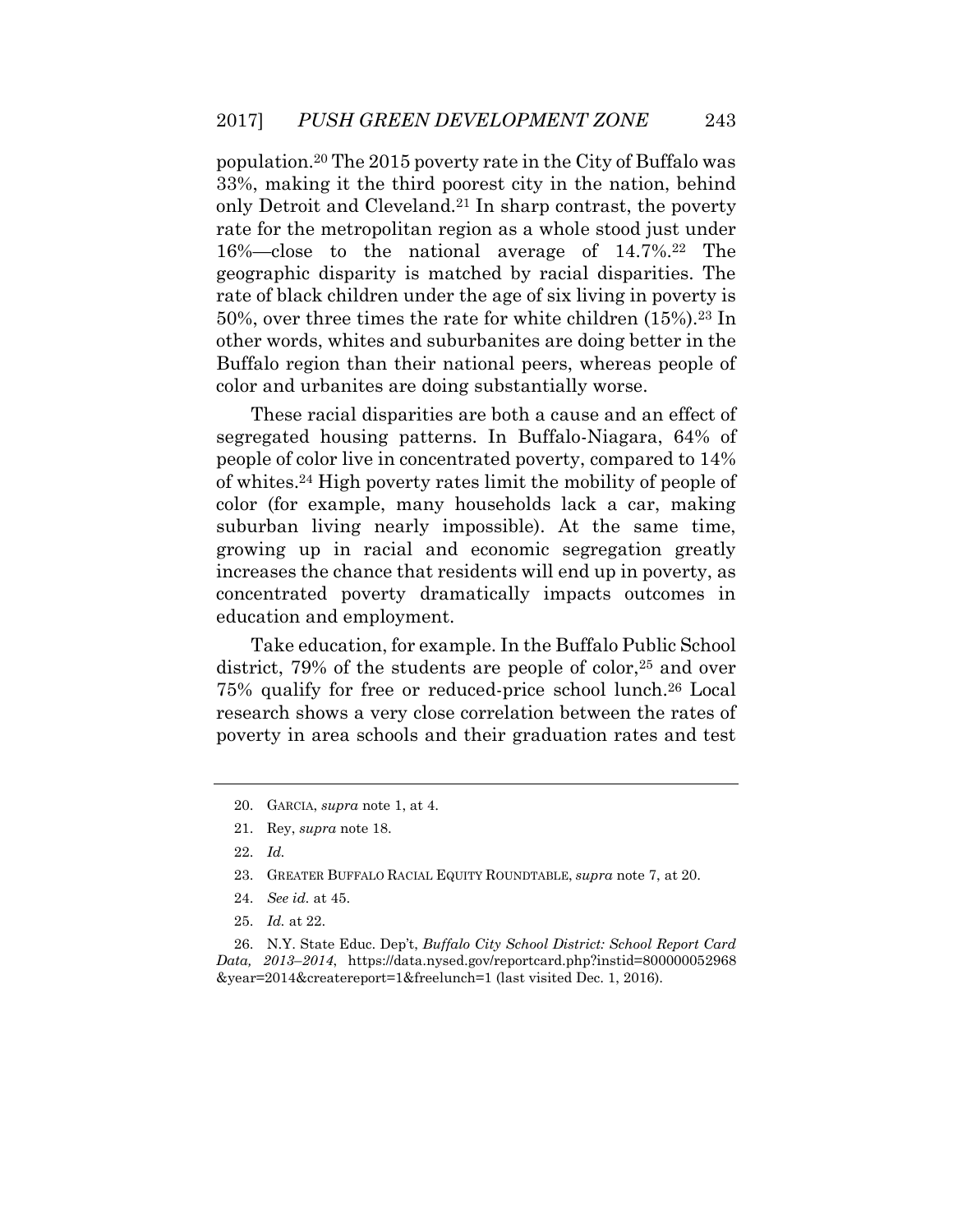scores.<sup>27</sup> The graduation rate for students of color in the Buffalo-Niagara region is 61%, compared with 87% for white [students.28](https://students.28)

 unemployment rate for the county's African Americans in the period of 2010 to 2014 was 17.3%, compared to 6.4% for whites; this is a substantially larger gap than national Americans represent about 14% of the population in Erie Similar disparities can be seen in all areas of life. The [averages.29](https://averages.29) The criminal justice system also shows disparities worse than national averages. While African County, they account for 42% of the [arrests.30](https://arrests.30)

#### V. RESPONSES TO HOUSING INEQUITY

 Over the years, Buffalo residents have developed many responses to housing inequity. For a mid-sized region, Buffalo is lucky to have a non-profit dedicated exclusively to fair housing, Housing Opportunities Made Equal (HOME), which responds to discrimination complaints, offers mobility counseling to tenants seeking better housing options, and engages in public policy advocacy. As patterns in housing discrimination shift, HOME has led the way in shaping policy responses. For example, the City of Buffalo and several suburban towns now prohibit "source of income discrimination," often a proxy for racial discrimination; thus, landlords cannot ban tenants using Section 8 housing

<sup>27.</sup> MARC MASSON, P'SHIP FOR THE PUB. GOOD, PUBLIC EDUCATION IN BUFFALO AND THE REGION 3 (2014), [http://archives.ppgbuffalo.org/wp-content/uploads/](http://archives.ppgbuffalo.org/wp-content/uploads) 2011/01/Education-2014.pdf.

<sup>28.</sup> GREATER BUFFALO RACIAL EQUITY ROUNDTABLE, *supra* note 7, at 27.

<sup>29.</sup> SAM MAGAVERN, P'SHIP FOR THE PUB. GOOD, WORKING TOWARD EQUALITY: EMPLOYMENT AND RACE IN BUFFALO 7 (2016), [https://ppgbuffalo.org/files/](https://ppgbuffalo.org/files) documents/equality\_civil\_rights/race/equalitycivilrights-\_working\_toward\_ equity.pdf.

 DISPROPORTIONATE NUMBER OF AFRICAN AMERICANS AND HISPANICS IN THE ERIE 30. ERIN CARMAN, P'SHIP FOR THE PUB. GOOD, ALARMING DISPARITIES: THE COUNTY CRIMINAL JUSTICE SYSTEM 2 (2013), [https://openbuffalo.org/files/](https://openbuffalo.org/files) documents/Alarming-Disparities-in-EC-Criminal-Justice-System.pdf.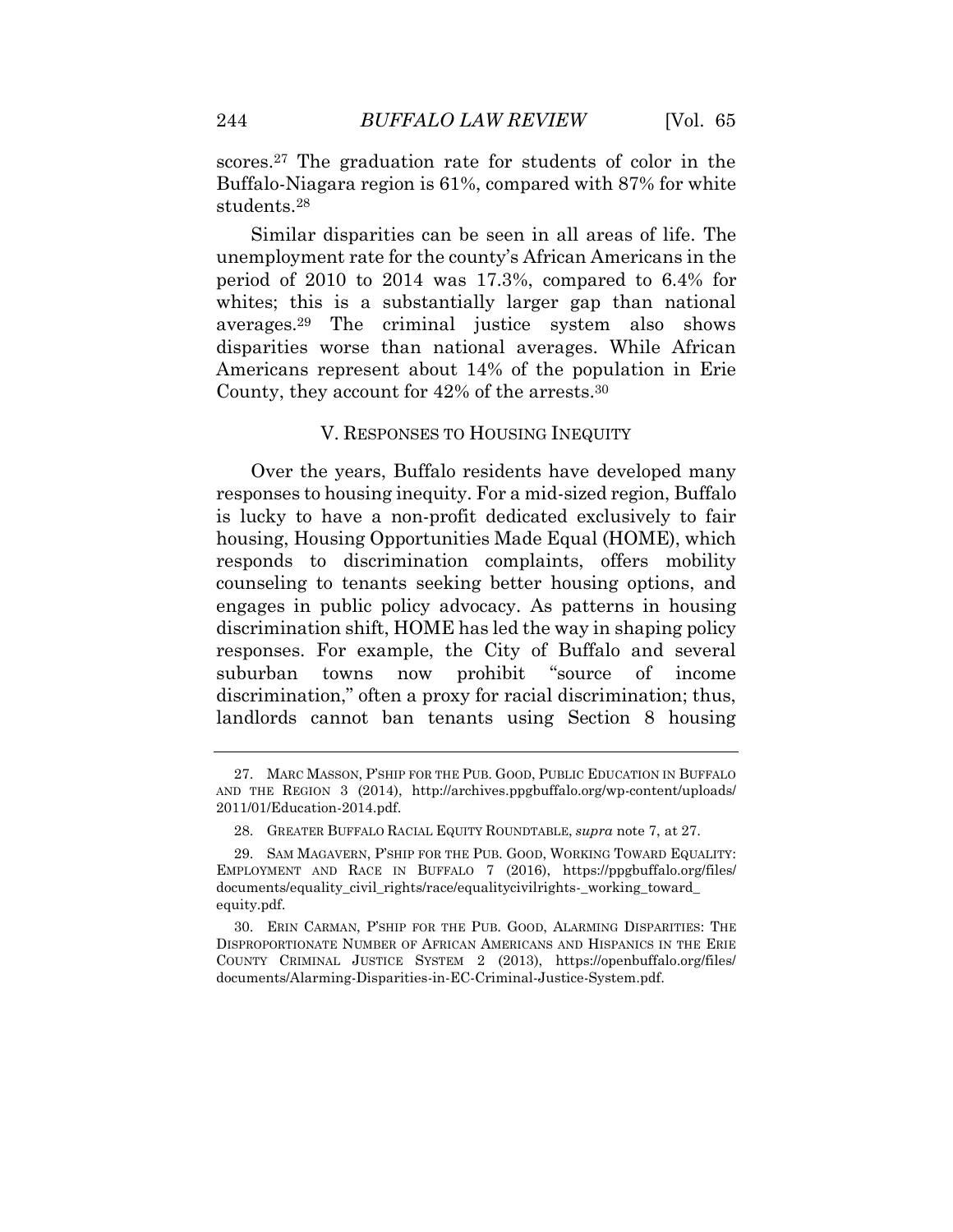vouchers or relying on public assistance. HOME and its allies are currently seeking to extend that law [county-wide.31](https://county-wide.31)

 Similarly, as the housing market changes, fair housing advocates are pursuing new strategies. In the largely African American Fruit Belt neighborhood, adjacent to the booming Buffalo Niagara Medical Campus, residents and allied organizations are moving to create the region's first community land trust and asking the city to donate the over 200 vacant lots it owns in the neighborhood to the land trust for permanent affordability and community control. As the city completes a comprehensive overhaul of its zoning code and land use policies, a coalition is demanding an inclusionary zoning policy, in which developers of ten units or more would be required to keep at least 30% of the units [affordable.32](https://affordable.32) 

# VI. PUSH AND THE CITY'S WEST SIDE

 One organization advocating for the community land trust and inclusionary zoning is People United for Sustainable Housing (PUSH), a non-profit that combines two founders began canvassing Buffalo' west side, asking residents about the neighborhood's challenges and its goals. When vacant housing and high energy bills surfaced as the top two priorities, PUSH began campaigning for changes in state and local policies, while also starting to purchase and organizing and advocacy with community development. PUSH is a member-based organization that started when its rehabilitate abandoned buildings.

 In Buffalo's west side, PUSH saw a particular set of by high rates of vacancy, poverty, blight, and crime. But it had several key assets, as well. First, it was Buffalo's most challenges and opportunities. The neighborhood was plagued diverse neighborhood, with large numbers of whites, blacks,

 31. P'SHIP FOR THE PUB. GOOD, 2016 COMMUNITY AGENDA 2–3 (2016), [https://ppgbuffalo.org/files/documents/community\\_agendas/2016.pdf](https://ppgbuffalo.org/files/documents/community_agendas/2016.pdf).

<sup>32.</sup> BUFFALO INCLUSIONARY HOUSING COAL., *supra* note 19, at 12.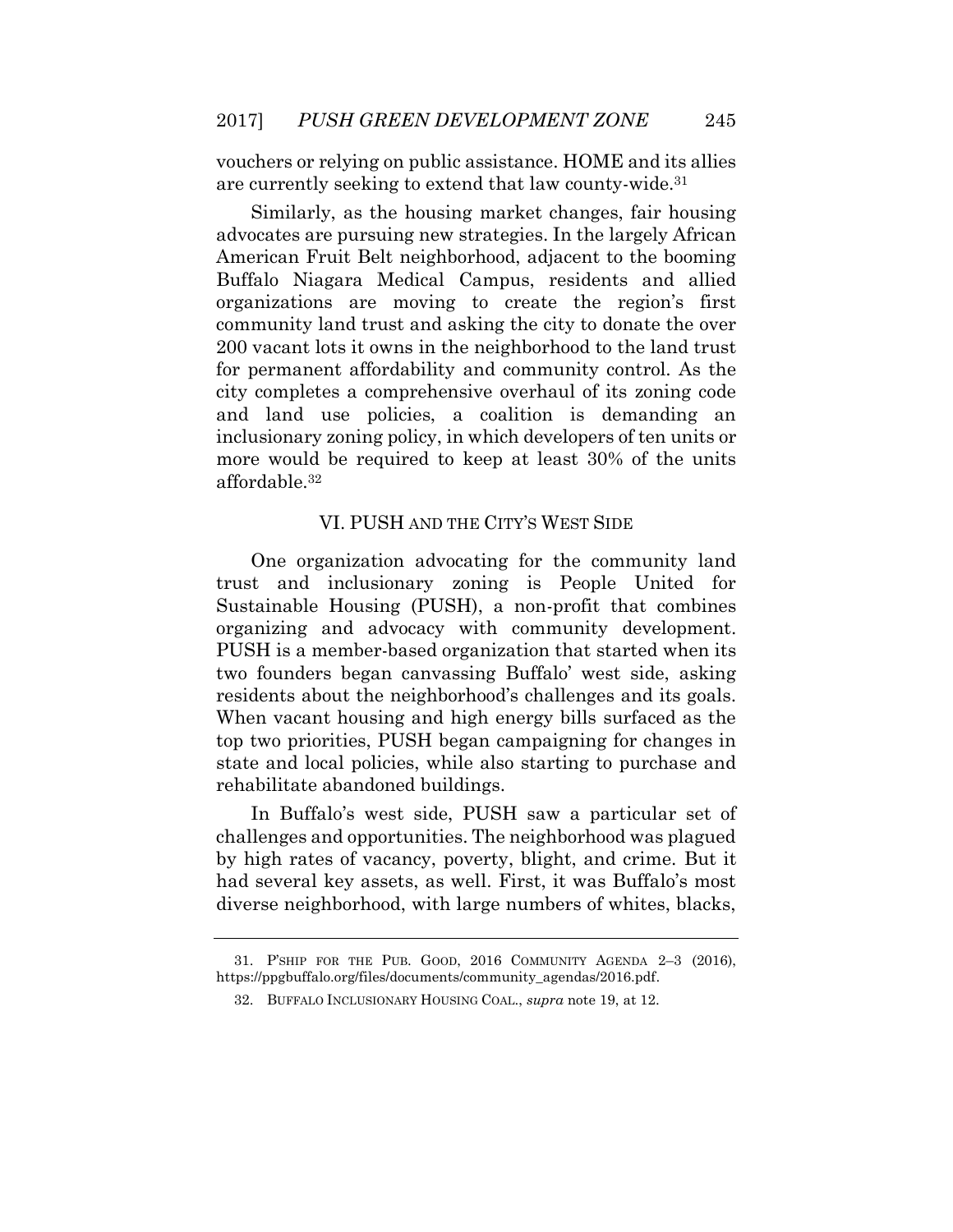Puerto Ricans, immigrants, and refugees living side by side. Second, despite its high rates of vacancy and abandonment, it remained denser and more intact than many other neighborhoods with similar poverty rates.

 infrastructure, workforce development, and arts and culture. We will now explore the critical elements of the GDZ and how Faced with these opportunities and challenges, PUSH began creating the Green Development Zone (GDZ): a twenty-five block area to be transformed with green affordable housing, vacant lot renewal, improved they relate to housing equity.

#### A. *Community Organizing and Planning*

 In the 1960s and early 1970s, it was relatively common for non-profit groups to combine housing development with community organizing for racial and economic equity. Over funding and, increasingly, saw themselves as non-profit developers and/or social service agencies rather than social justice advocates. PUSH, by contrast, is rooted in community organizing as a philosophy and a set of practices. Not only do its members elect its board, a majority of whom must be neighborhood residents, but all of its activities and decisions are rooted in door-knocking, one-on-one relationship building, community meetings, and other organizing techniques designed to empower residents and let them guide the group's work. time, many of these groups grew dependent on government

 When it makes development decisions, PUSH employs community planning techniques. Each year PUSH holds a community congress at which the staff and architects present alternatives and gather the input that will shape development. These community planning activities have identified uses for vacant lots and buildings and have generated some large projects. In one example, after hearing that a neglected city park in the heart of the GDZ was a top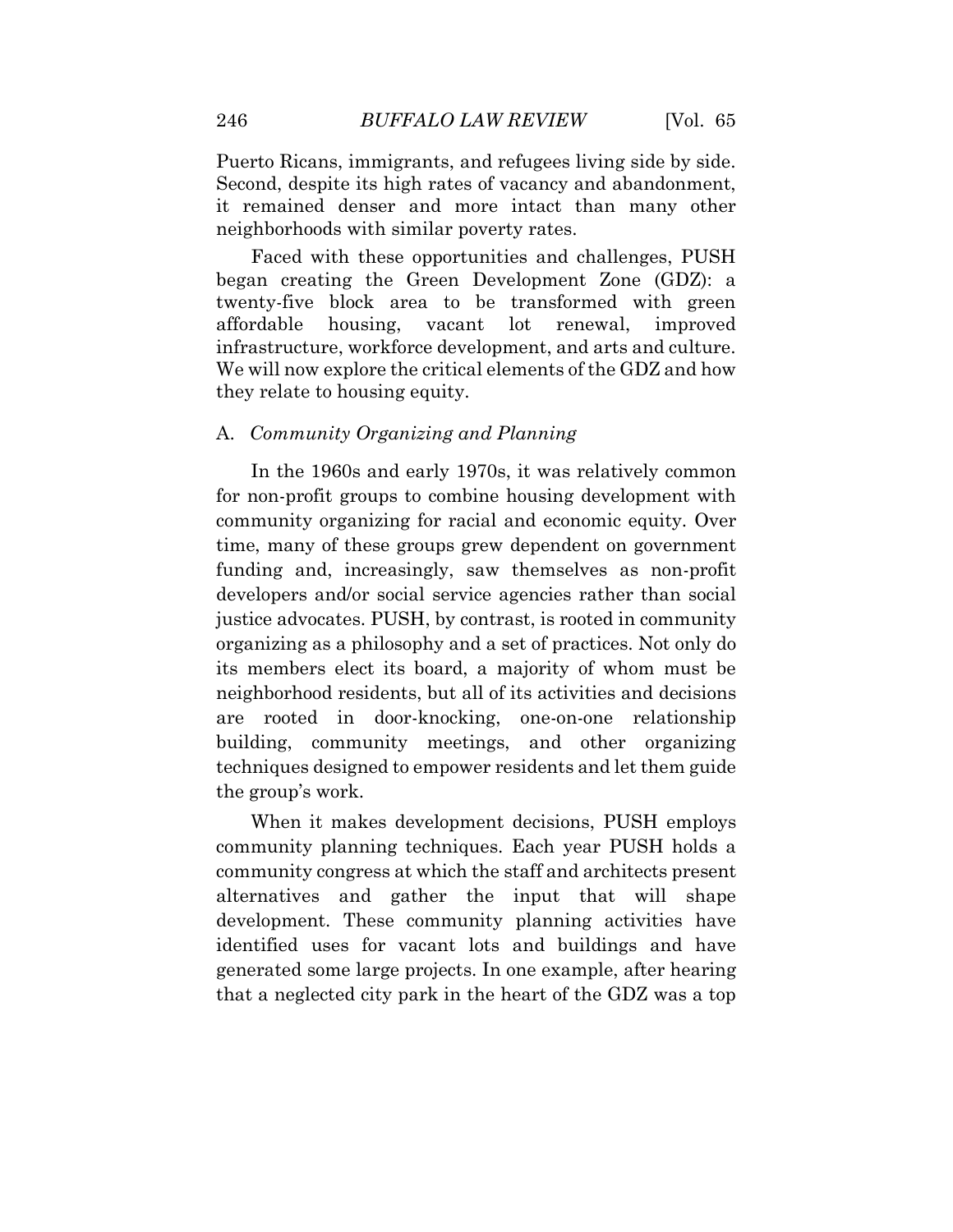priority, PUSH worked with residents to form a plan for a full-scale renovation of the park and then advocated with the city to fund and implement it. As a result, the Massachusetts an inviting hub for basketball, soccer, cook-outs, and Avenue Park—once a weedy, crime-ridden eyesore—became community events.

# B. *Policy Advocacy*

 with its policy advocacy in mutually beneficial ways. For example, when PUSH heard from residents that their first concern was vacant buildings, it researched the situation and learned that an obscure state agency controlled the buildings. This agency, prompted by Wall Street investment banks, lawyers, and real estate interests, had pioneered a speculative scheme in which it bought tax foreclosure liens from the city, securitized them, and sold them to investors. Because the abandoned homes had little underlying value, there was no incentive to finish foreclosure on them or even to maintain them, and so the buildings were stuck in limbo. **PUSH**  culminating in the stenciling of Governor Pataki's face onto the boards of the vacant buildings, with two successful results. The State turned the properties back over to the city, which could then complete foreclosure and sell the units, and the State created a funding stream to rehabilitate some of the buildings. PUSH was then able to obtain funding to buy and PUSH's community development work is intertwined mounted an aggressive advocacy campaign, renovate several of the abandoned homes.

 Similarly, after residents complained of high heating bills, PUSH investigated and learned that the utility provider, National Fuel, was making poor use of an energy was going toward marketing and supplying appliance rebates that benefited wealthier, suburban customers. PUSH lead a efficiency program funded by rate payers. Most of the money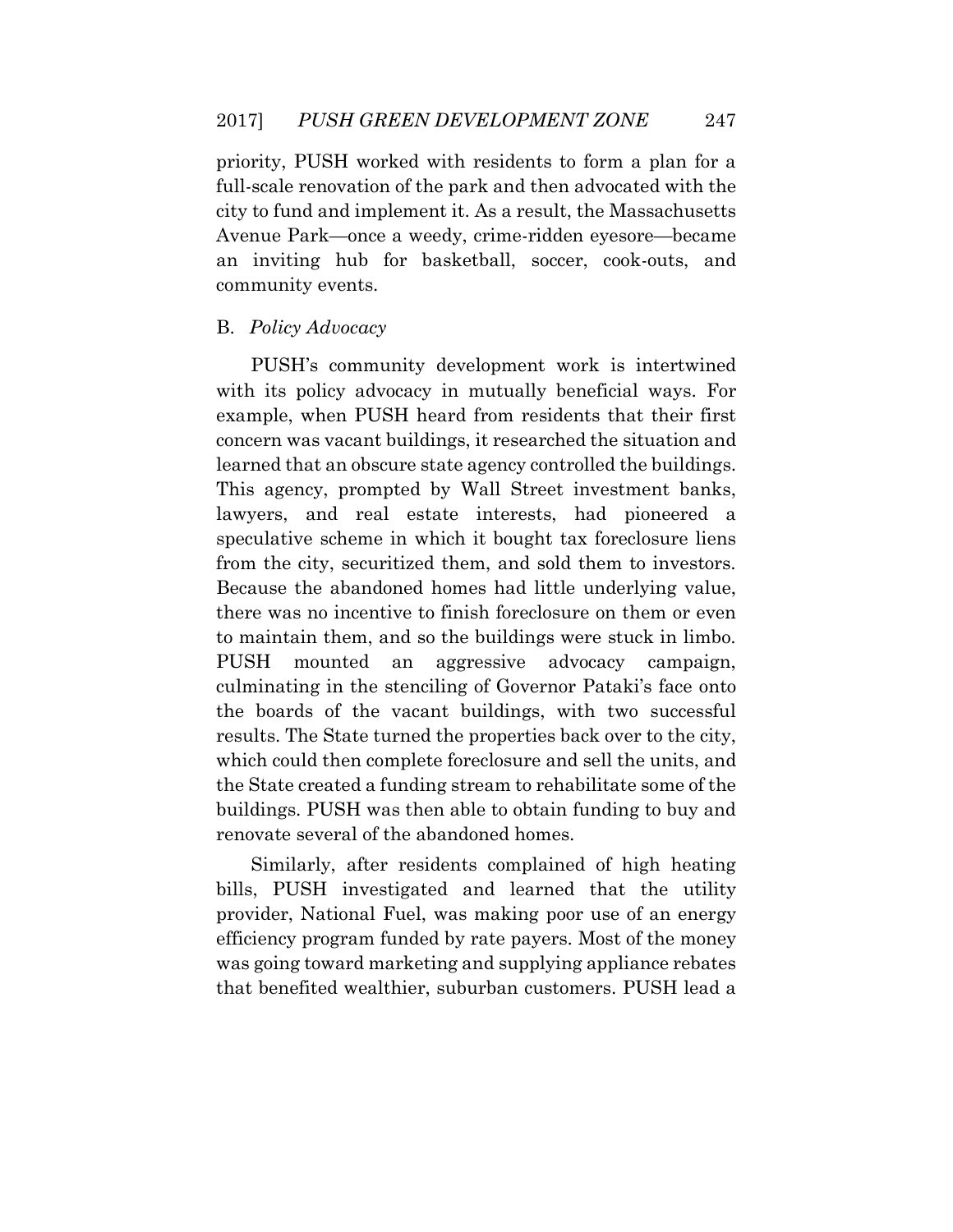coalition that successfully challenged the program, despite vigorous resistance (including a lawsuit) from National Fuel. As a result, more funding flowed to weatherization in lower income neighborhoods such as the GDZ.

 A third example of policy advocacy came with PUSH's leadership role in a statewide campaign for a new law titled "Green Jobs Green New York." This law created an innovative low-cost energy efficiency funding stream, in which customers repay the loans as part of their utility bills. Homeowners can get energy conservation improvements with zero out-of-pocket costs, as the decrease in their energy bills more than offsets the loan repayments. Having helped pass Green Jobs Green New York, PUSH pursued a creative organizing techniques, PUSH marketed the program throughout the region and aggregated potential customers. PUSH then referred those customers to contractors in exchange for commitments to hire disadvantaged workers and pay living wages. strategy to deepen its impact. Using its community

 In each of these three campaigns, PUSH was guided by principles of housing equity. In each case, it was low-income renters and people of color living in concentrated urban poverty who were disproportionately impacted by the negative public policies and positively affected the victories that PUSH won.

# C. *Development Strategy*

 PUSH's development strategy for the GDZ had several key features. PUSH targeted resources in a small area. Sprinkling redevelopment dollars widely does not work well in a city like Buffalo, where many neighborhoods are still de- populating and disinvesting. Scattered, individual homes get improved, but the neighborhood as a whole continues to decline. Only a tight focus ensures that the quality of life for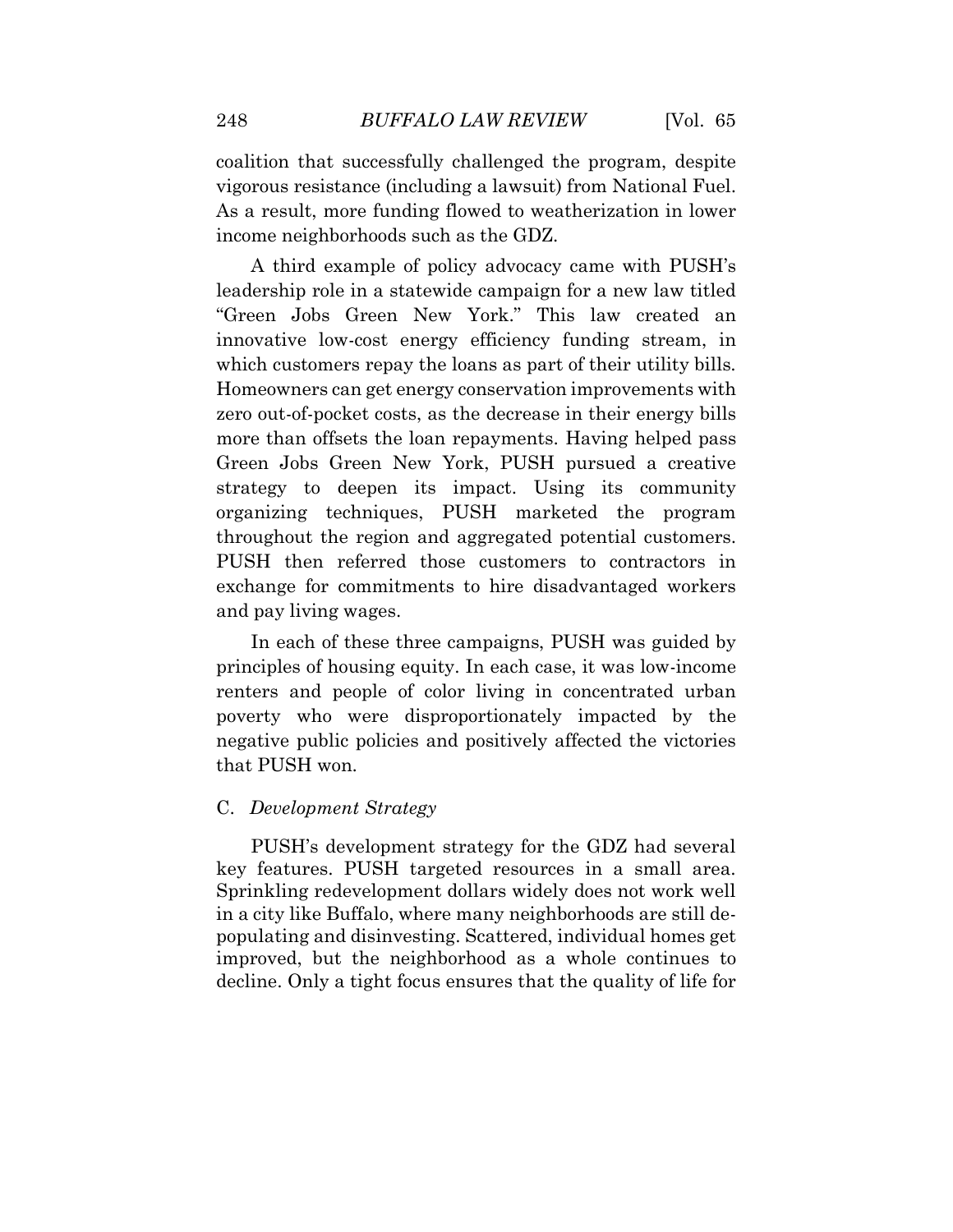the neighborhood rises appreciably. PUSH also chose the strength and stability of the adjacent Elmwood Village targeting resources, PUSH and its allies were able to reverse the vicious cycle of disinvestment and replace it with a spiral of reinvestment, in which homeowners and rental property location for the GDZ carefully, locating it close to the district. By building westward from this corridor and owners, seeing the progress made in fixing up the neighborhood, felt enough confidence to begin putting capital into their buildings again.

 The spiral of reinvestment posed the danger that PUSH improved. That meant that it was critical for PUSH to acquire a large number of buildings and vacant lots early on, before property values soared. This required a leap of faith by PUSH and its funders, with PUSH buying properties and would become a victim of its own success, spurring gentrification and displacement as the neighborhood mothballing them until it had the capital to renovate them.

 permanently owning a critical mass of rental properties (PUSH aims for 20% of the units in the GDZ), PUSH can ensure that affordable housing remains in the GDZ even as market prices rise. As of summer 2016, PUSH owned 100 PUSH also decided to restrict itself to developing and maintaining ownership of rental properties, leaving homeownership programs to allied organizations. By properties in the GDZ, with seventy-five units built or renovated and forty-six more units in the pipeline.

# D. *Workforce Development*

 helping people and helping places. Aiding low-income tenants to move to the suburbs may improve their life chances, but it does not aid the neighborhoods they leave behind. Fixing up the buildings in a neighborhood may revive the neighborhood only to price out the existing tenants. One way PUSH addresses this tension is by creating large numbers of permanently affordable rentals, using high In housing equity work, there can be a tension between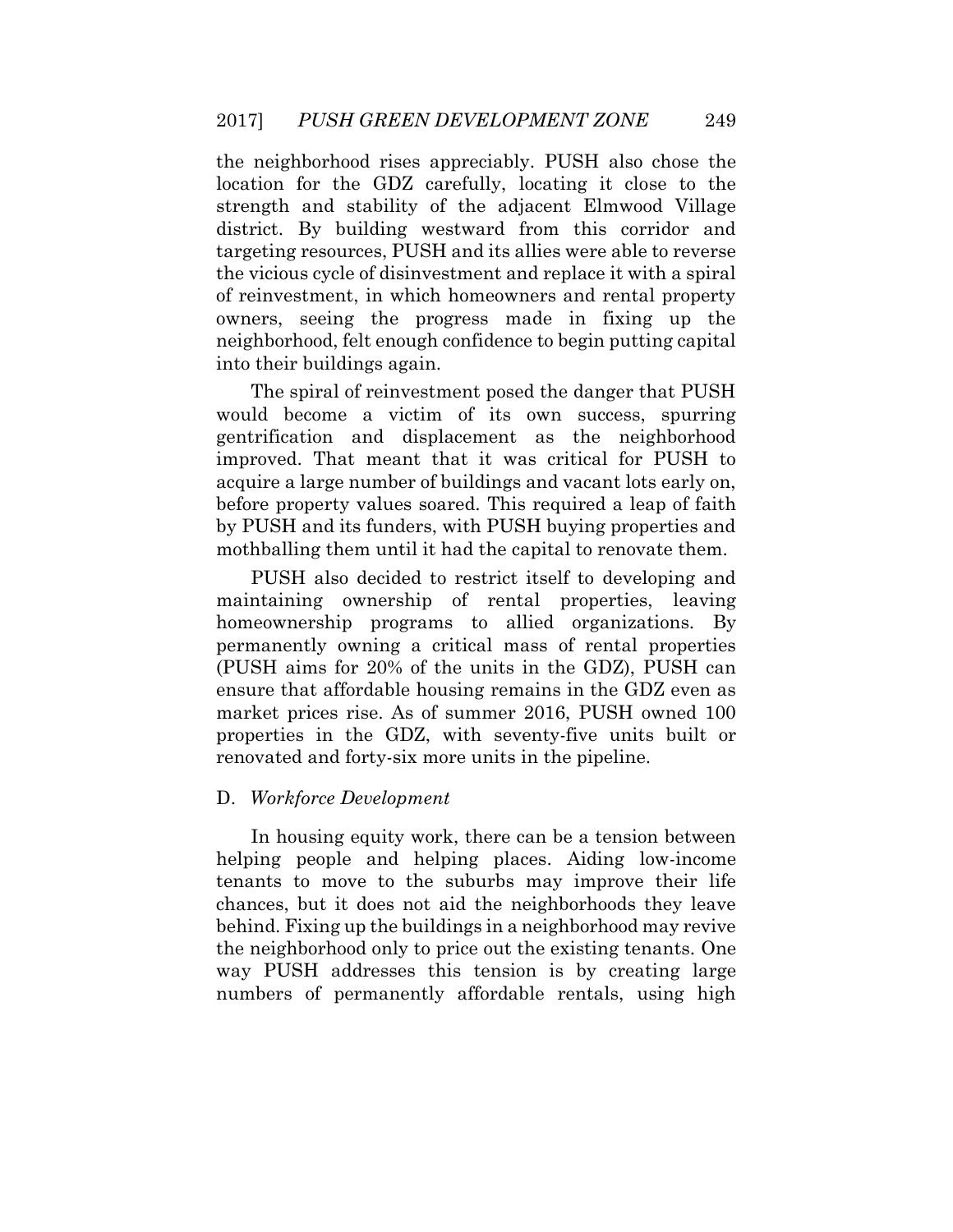quality design and materials and respecting the historic neighborhood fabric, so that both the tenants and the neighborhood gain. Another way is by using its development work to generate jobs for disadvantaged workers, including neighborhood residents.

 directly as PUSH employees to work on housing construction and property maintenance. But PUSH has also leveraged its them to hire disadvantaged workers for PUSH projects. This it beyond its own projects, creating a "hiring hall" of workers that other developers and contractors in the city can turn to—particularly if they are striving to meet minority hiring goals. In addition, PUSH has developed social enterprises PUSH has developed a composting business, collecting yard waste, food scraps, and other materials and turning them and constant community engagement, it is able to fill many PUSH is able to hire a certain number of workers purchasing power with contractors to win agreements from technique has proved so successful that PUSH has extended that offer good, entry-level jobs in its landscaping operations. PUSH Blue does stormwater management work—for example, constructing rain gardens on vacant lots. Recently, into compost for sale. Because of PUSH's large member base of its jobs with neighborhood word-of-mouth networks (just as many of its tenants come from its base of members and existing neighborhood residents).

#### E. *Sustainability*

 Discussions of housing equity do not always include a focus on environmental sustainability, but for PUSH, the two in a city like Buffalo with old housing stock, cold winters, and high energy prices—depends on energy efficiency. Racial and economic segregation have concentrated PUSH's members and their neighbors in the most energy-inefficient housing in pollution and climate change disproportionately hurt people of color and people with low incomes, and that buildings are are inseparable. Long term housing affordability—especially the region. In addition, PUSH is intensely aware that air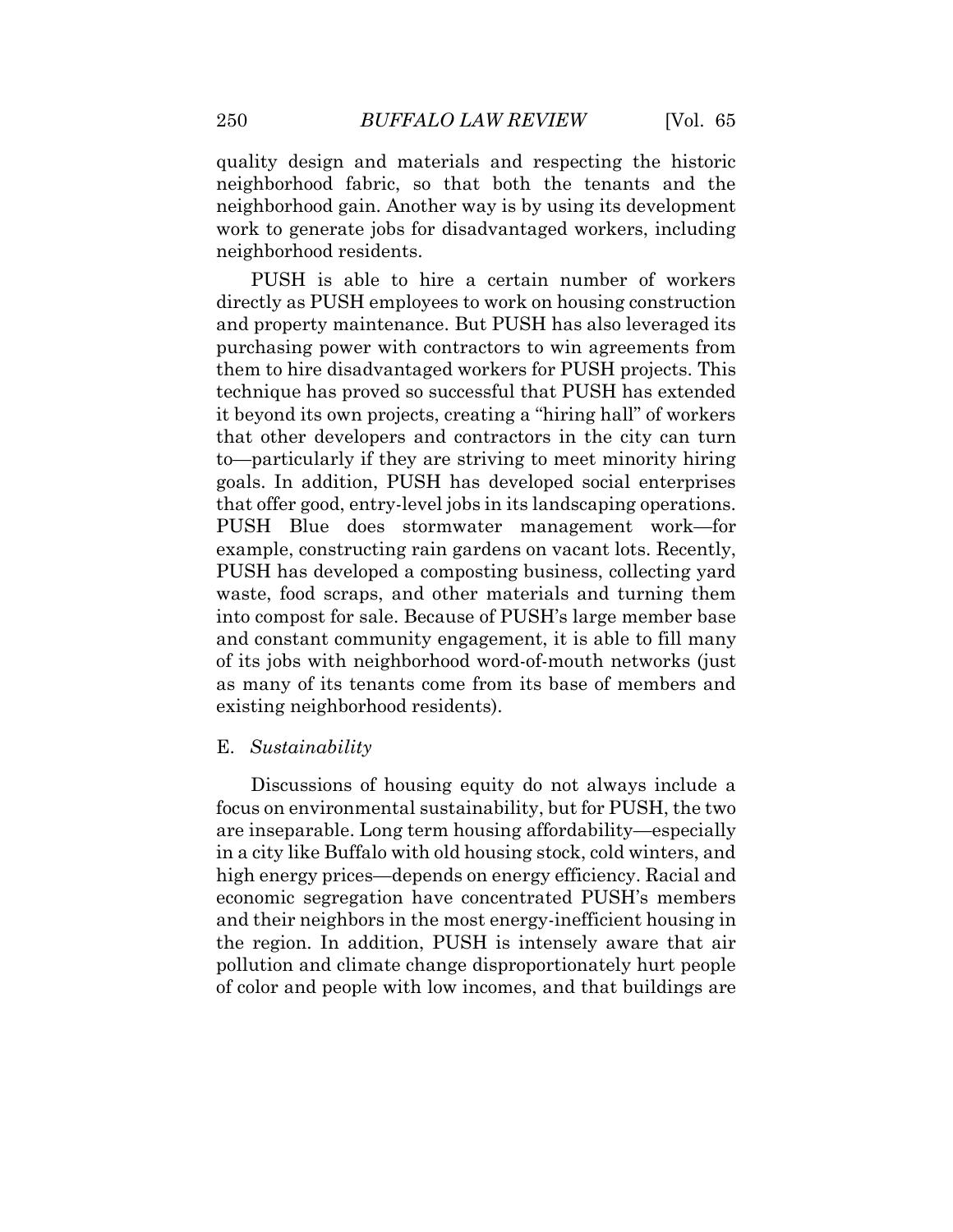one of the largest sources of greenhouse gas emissions.

 Sustainability in the GDZ takes many forms. One is the employing disadvantaged youth and teaching them entrepreneurial skills as well as lessons in farming, food systems, nutrition, advocacy, and leadership. PUSH has stormwater overflow issues (old cities like Buffalo tend to have combined stormwater/sanitary sewer systems, with the waterways). All told, PUSH has renovated or has plans to renovate roughly 100 vacant lots in the GDZ. renewal of vacant lots. One of PUSH's closest allies is the Massachusetts Avenue Project (MAP), which runs an urban farm on thirteen formerly vacant lots in the heart of the GDZ, collaborated with MAP on some community gardens and developed others on its own. PUSH has also turned many vacant lots into rain gardens, helping to alleviate the city's result that rainfall overwhelms the sewage treatment system and discharges raw sewage directly into local

 insulated—the single most important step in reducing energy bills and greenhouse gas emissions. Many have other green features, such as storm water capture and solar panels. PUSH has even renovated one old house into a "net zero" home which, with solar power, solar hot water, and geothermal heating, generates almost all the energy it needs nothing. In addition to the homes it owns, PUSH has weatherized roughly 200 privately owned homes in the GDZ, All of PUSH's housing is sustainable. All units are superto run while reducing the tenant's utility bills to nearly making it the city's greenest neighborhood.

#### F. *Arts and Culture*

 Integral to PUSH's vision of an equitable neighborhood and society is the role of arts and culture. PUSH's events in the GDZ tend to be filled with music and dance. Its rallies, theatrical techniques such as satirical skits to get their points across. The arts offer much of the glue in PUSH's movement building, giving voice and value to marginalized protests, and popular education workshops often use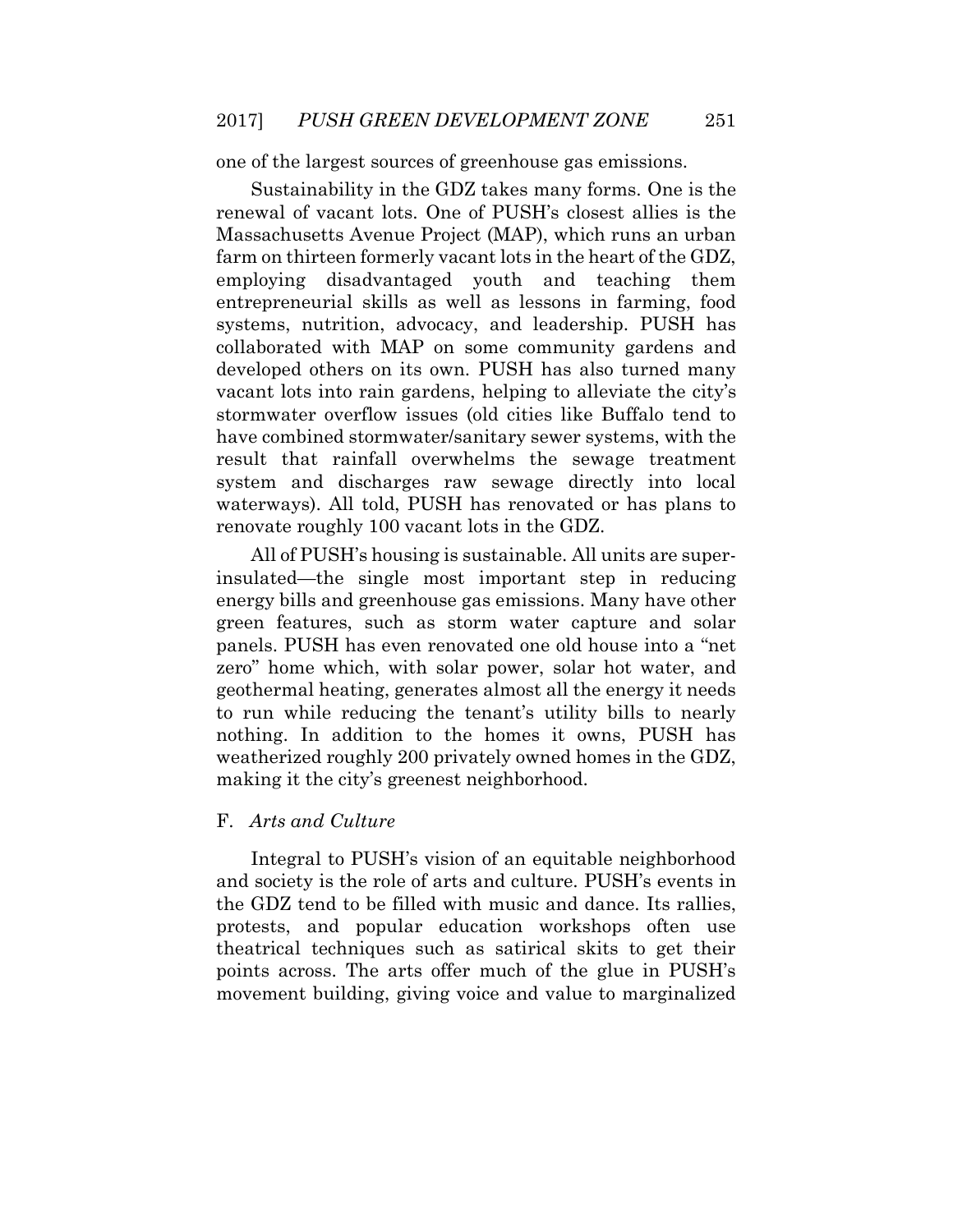cultures. They allow for creative thinking about issues outside the often technical jargon and processes of community conversation who might otherwise find it boring or intimidating. They reach across barriers of race, culture, community development. They invite people into the and language.

 PUSH has supplied crucial support for the WASH Win, a refugee and former political prisoner from Burma, opened a laundromat in the GDZ. Because of his leadership people who needed more than clean clothes; they needed help community center and arts space. To protect WASH's future, PUSH has bought the building and is renovating it into a mixed use space with affordable housing on the top floors and Project. This unique grassroots venue was born when Zaw role in the community, he found the laundromat filled with reading official correspondence, dealing with landlord problems, and otherwise navigating a new world. With partner Barrett Gordon, Win turned the laundromat into a WASH on the bottom.

 PUSH is also renovating an old public school building offices for PUSH, and offices and performance space for two theater and the work of African American playwrights, and locating with these two groups, PUSH will continue to just outside the GDZ into affordable housing for seniors, community groups: Ujima, which specializes in engaged Peace of the City, which provides afterschool and summer programming, including an annual production of a Shakespeare play, for Buffalo Public School students. By codeepen its work at the intersection of equity and art.

### G. *The Future of the GDZ*

 PUSH has several goals for the GDZ. First, PUSH will GDZ. Second, it will expand the GDZ to encompass more blocks. Third, it will engage with other community groups to side. Fourth, PUSH will showcase the GDZ to non-profit continue to improve the twenty-five block area core of the explore using some of the GDZ's strategies on the city's east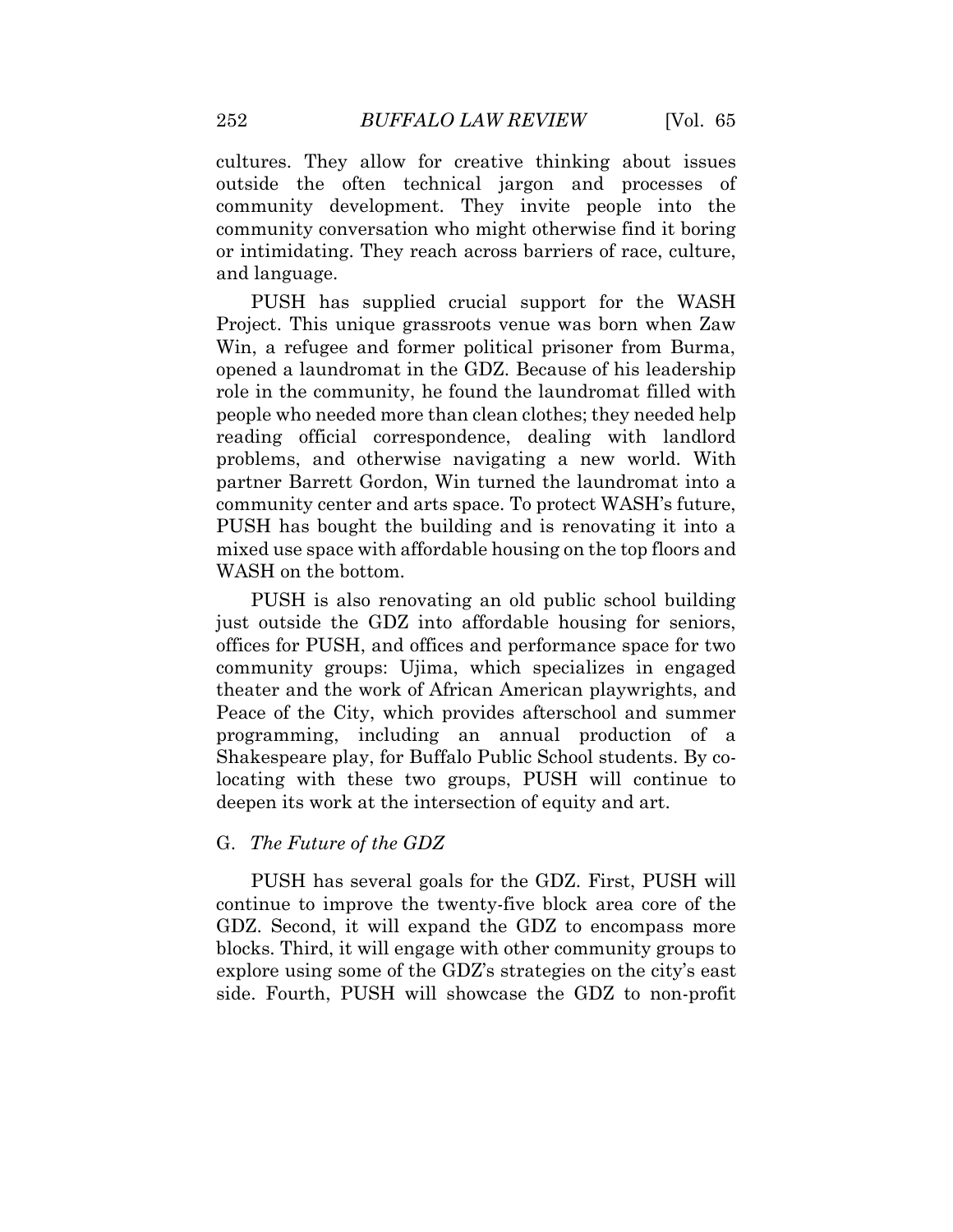developers, funders, and policymakers across the country as a case study in community development and empowerment. Finally, PUSH will advocate for public policies that make it easier to create different versions of the GDZ throughout the region, state, and nation.

#### **CONCLUSION**

 The GDZ represents only twenty-five blocks in a large inequities is necessarily limited. And while the GDZ may be utopia. The residents of the GDZ still confront inequity and poverty every day of their lives, and every PUSH victory metropolitan region. Its direct impact on the region's something of an equity oasis, it is certainly not an equity comes with unintended consequences and complex tensions.

 beyond its boundaries, and its success proves several key points. It is possible to build a multi-racial, multi-cultural community organizing, policy advocacy, and community planning with successful housing development. It is possible to create large numbers of affordable housing units while respecting the fabric of an old neighborhood. It is possible to create housing that is both green and affordable. It is possible—in a weak housing market—to amass enough properties in a small area to turn the neighborhood around Not only are all these strategies feasible, they have resulted in the most successful example of neighborhood renewal in Nonetheless, the GDZ has an importance that stretches base of empowered residents. It is possible to combine and yet maintain a permanent level of affordability within it. the Buffalo region.

 Housing equity requires systemic policy changes. No amount of block-by-block neighborhood renewal can create That is why PUSH focuses much of its energy on organizing energy democracy. The work of the GDZ, however, plays a wide-scale housing equity in the face of policies that encourage segregation and the concentration of poverty. and agitating for policies such as inclusionary zoning and crucial role in that systems-change advocacy. The GDZ is an